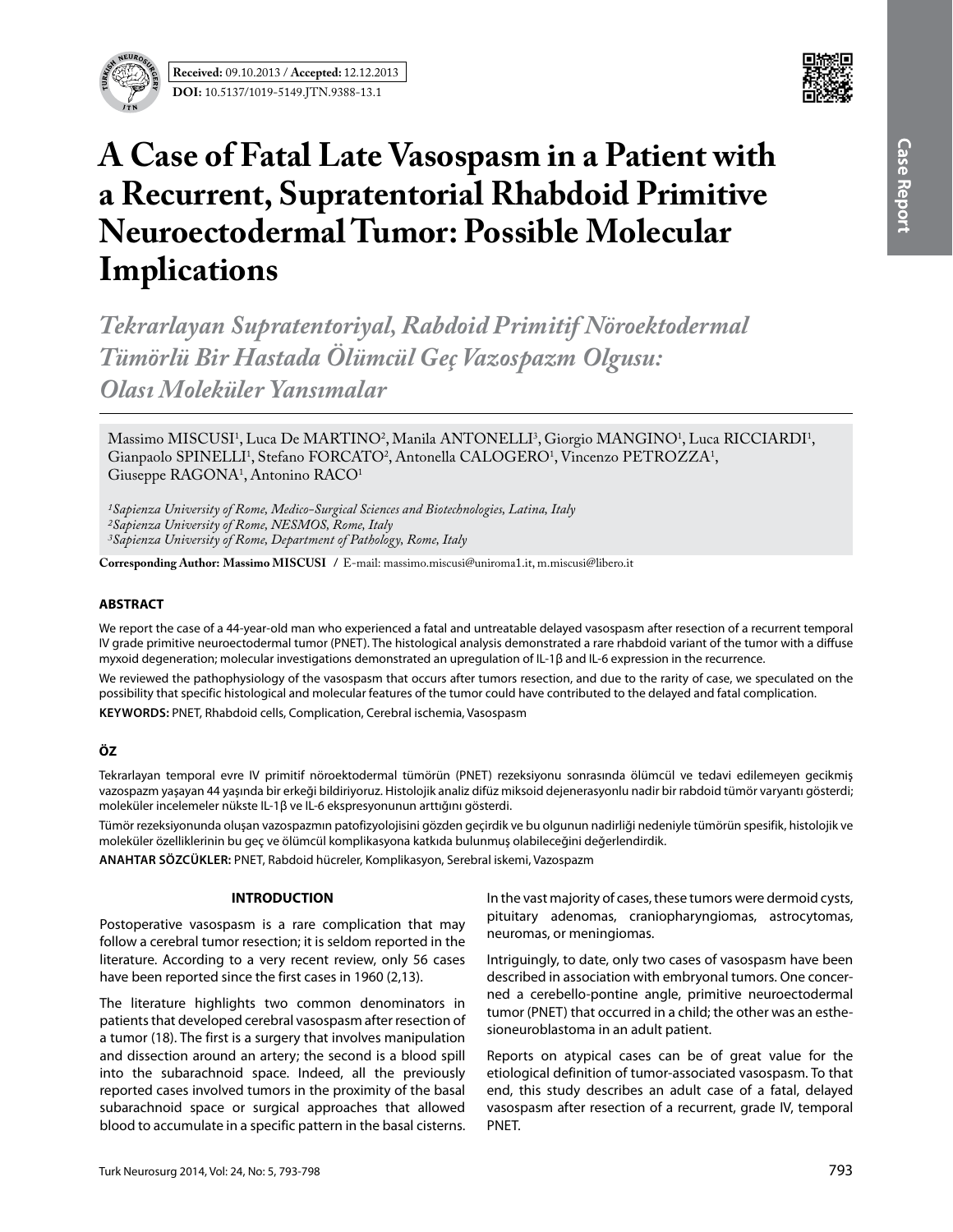Due to the rarity of case, we speculated on the possibility that specific molecular features of the tumor could have contributed to the delayed and fatal complication.

Therefore, we investigated IL-1β, IL-6 and TNF-alpha mRNA expression levels both in the primary tumor and the recurrence as these have been previously associated with the occurrence of vasospasm and poor clinical outcome after spontaneous subarachnoid hemorrhage (SAH).

#### **CASE REPORT**

#### *History*

A 44-year-old man had undergone surgery for a recurrent, grade IV, right temporal PNET, one year after surgical intervention to remove the primary tumor (Figure 1A). Prior to the second intervention, the patient's neurological condition was unremarkable. The preoperative MRI did not reveal any signs of ischemic lesions after the first surgery. After reopening the previous craniotomy, a right temporal lobectomy was performed with radical excision of the recurrent tumor (Figure 1B). As in the first operation, this presented a clear cleavage plane from normal brain.

#### *Postoperative Course*

The postoperative course was uneventful. The patient was discharged on postoperative day 8. His general physical and neurological condition was normal. Fifteen days later, the patient returned to the hospital with left hemiparesis, following a sudden, transitory loss of consciousness. A CT scan revealed a hypodense lesion involving the residual posterior portion of the right temporal lobe, which suggested an ischemic insult due to a late vasospasm. The suspected vascular insult was attributed to the manipulation of the right middle cerebral artery complex at the time of the intervention (Figure 1C). The patient was discharged to a rehabilitation unit. After slow, progressive improvement, the patient suddenly experienced a worsening of neurological status one month after the surgery and entered a comatose state. He was then readmitted to the intensive care unit of our Department but his neurological condition deteriorated progressively, with a fixed right anisocoria. A CT scan confirmed the spread of the lesion to several hypodense areas involving both hemispheres (Figure 1D). An MRI revealed a bilateral cerebral ischemia, that was diffuse throughout the brain, brain stem, and cerebellum (Figure 2A,B). There was no evidence of intracranial or



**Figure 1:** Surgical removal of recurrent PNET and postoperative cerebral ischemia.

Images of a recurrent, grade IV, right temporal, primitive neuroectodermal tumor (PNET), one year after surgical intervention of the primary tumor. **A)** Preoperative MRI scan; axial T1 with gadolinium shows the recurrent PNET in the temporal region. **B)** Early postoperative MRI scan; axial T1 with gadolinium demonstrates the radical resection of the temporal lesion, without signs of ischemic complications. **C)** Axial CT scan, performed 15 days after the operation, reveals a hypodense lesion that involves the residual posterior portion of the right temporal lobe. **D)** Axial CT scan performed one month after the operation shows the spread of the lesion to several hypodense areas involving both hemispheres.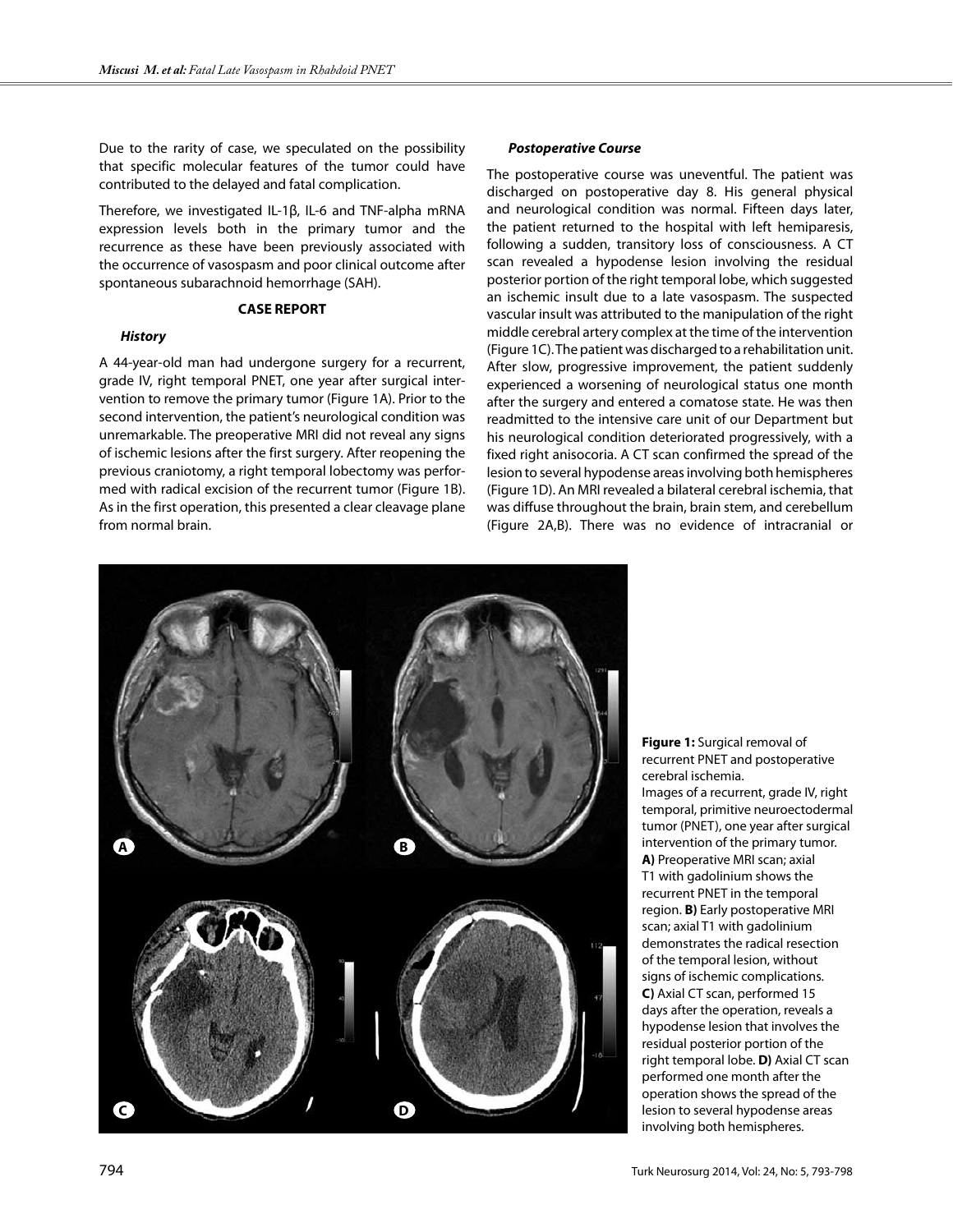epiaortic thrombosis, but an angiographic MRI showed a diffuse reduction of cerebral perfusion (Figure 2C,D). The diffuse intracranial vasospasm did not respond to medical therapy, and the patient died 7 days after rehospitalization.

# *Pathological and Molecular Findings*

Histological analysis of tumor samples excised from the primary and recurrent sites showed the presence of nests of atypical cells with hyperchromatic, sometimes vacuolated, lobated nuclei. Areas with glandular and squamous characteristics were present in both tumors, showing myxoid degeneration (Figure 3A, B). Rhabdoid-like, epithelialmesenchymal antigen-negative cells with an eosinophilic cytoplasm were frequently observed. When found in the primary tumor, these cells were positive for integrase interactor 1 (INI1), a marker for malignant rhabdoid tumors and epithelioid sarcomas. A focal positivity for GFAP was also exclusively found in specimens from the primary tumor (Figure 3C). Additional features common to both tumor types were the presence of cytokeratin-positive metaplastic areas and a diffuse, positive stain for vimentin in all cells (Figure 3D).

Notably, the recurrent tumor tissue showed a high density of the above additional features. According to the WHO classification, a central nervous system PNET, grade IV was diagnosed.

We then investigated whether the postoperative vasospasm was related to the production of vasoactive molecules, including interleukin-beta (IL-1β), IL-6, and tumor necrosis factor alpha (TNFα). According to Mangino et al.**,** we used real-time PCR to compare expression levels in the recurrent tumor tissue and the primary tumor (Figure 4) (16). The gene for GPDH was chosen as an internal control and standard reference. The expression of IL-1β was about seven-fold higher ( $p < 0.001$ ) in the recurrent tumor compared to the primary tumor. This expression was also high compared to that observed in a grade IV glioblastoma and in a normal brain sample. The IL-6 levels were upregulated in all the studied types of tumors compared to the normal brain sample (p<0.01), with no significant differences among the tumors. Finally, the level of TNFα expression was very similar between the tumor samples and the normal control.



**Figure 2:** Postoperative MRI. MRI images show cerebral ischemia detected one month after excision of the recurrent tumor. **A,B)** Axial Flair MRI scan reveals bilateral cerebral ischemia, diffuse throughout the brain, brain stem, and cerebellum; **C)** 3D reconstruction from a CT scan with contrast shows the absence of intracranial or epiaortic thrombosis; **D)** Axial angiographic-MRI demonstrates a diffuse reduction of cerebral perfusion.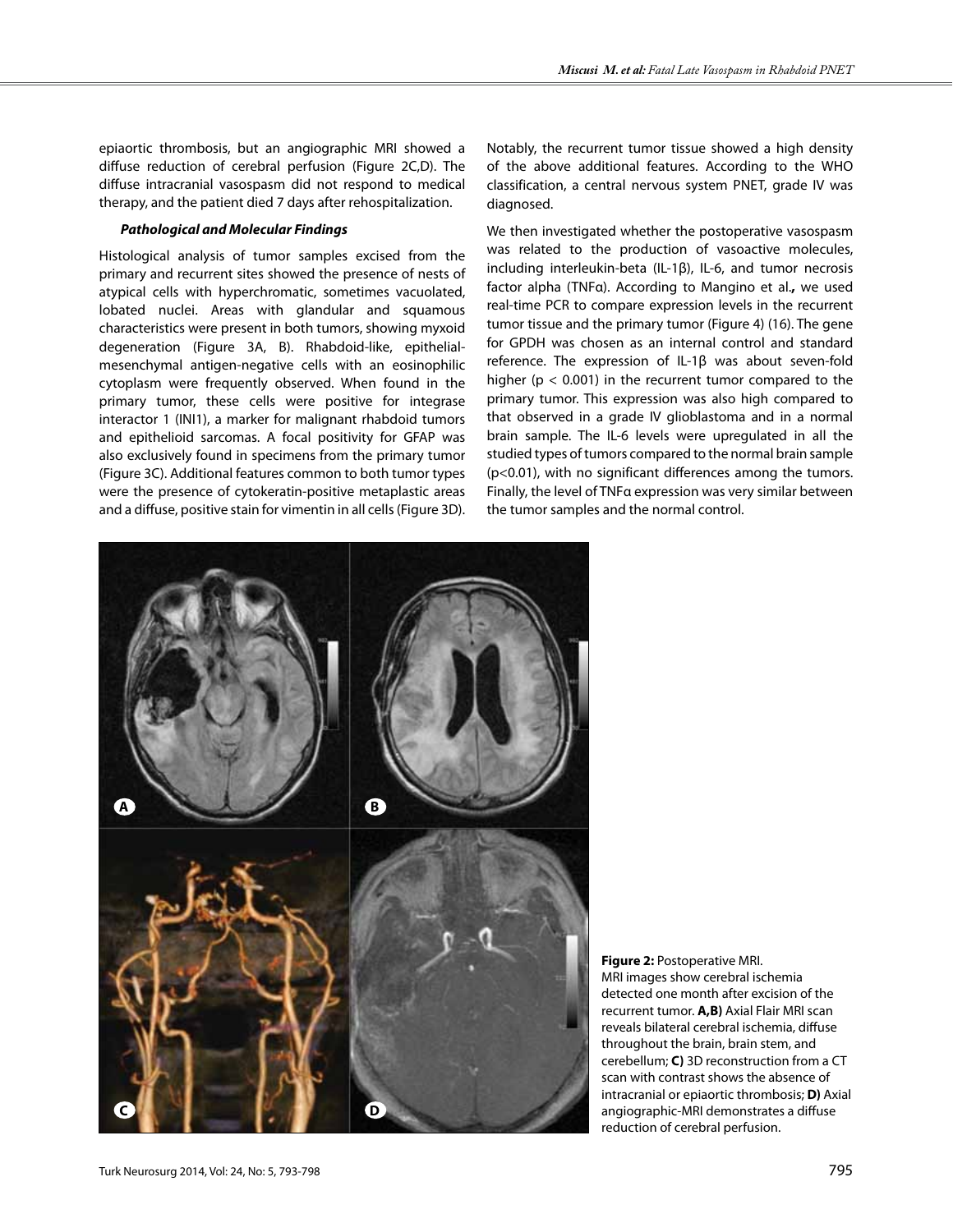

**Figure 3:** Immunohistochemistry of tumor sections. **A, B)** The neoplasm formed glandular and squamous areas and shows myxoid degeneration (A, x40; B, x200); **C)** focal positivity of neoplastic cells stained for GFAP (x200); **D)** metaplastic area shows cytokeratin immunostain (x400).



**Figure 4:** Cytokine mRNA expression in tumor cells and normal brain cells. Total cellular RNA was isolated, and real time RT-PCR was performed, according to the Mangino et al methods. Relative mRNA expression was evaluated with the 2<sup>-ΔΔCT</sup> method, compared to levels measured in normal brain, and calibrated with GAPDH as an internal control. Significant differences were determined with an ANOVA analysis and a Bonferroni posthoc test. Blue bars: IL-1β; red bars: IL-6; green bars: TNFα. The recurrent tumor (Dim Recid) showed highly significantly different IL-1β mRNA levels compared to the primary tumor (Dim Prim), a grade IV glioma sample (P), and the normal brain sample (p<0.001). Both IL-6 and TNFα mRNA levels were significantly different between the recurrence (Dim Recid) and the normal brain sample; p<0.01.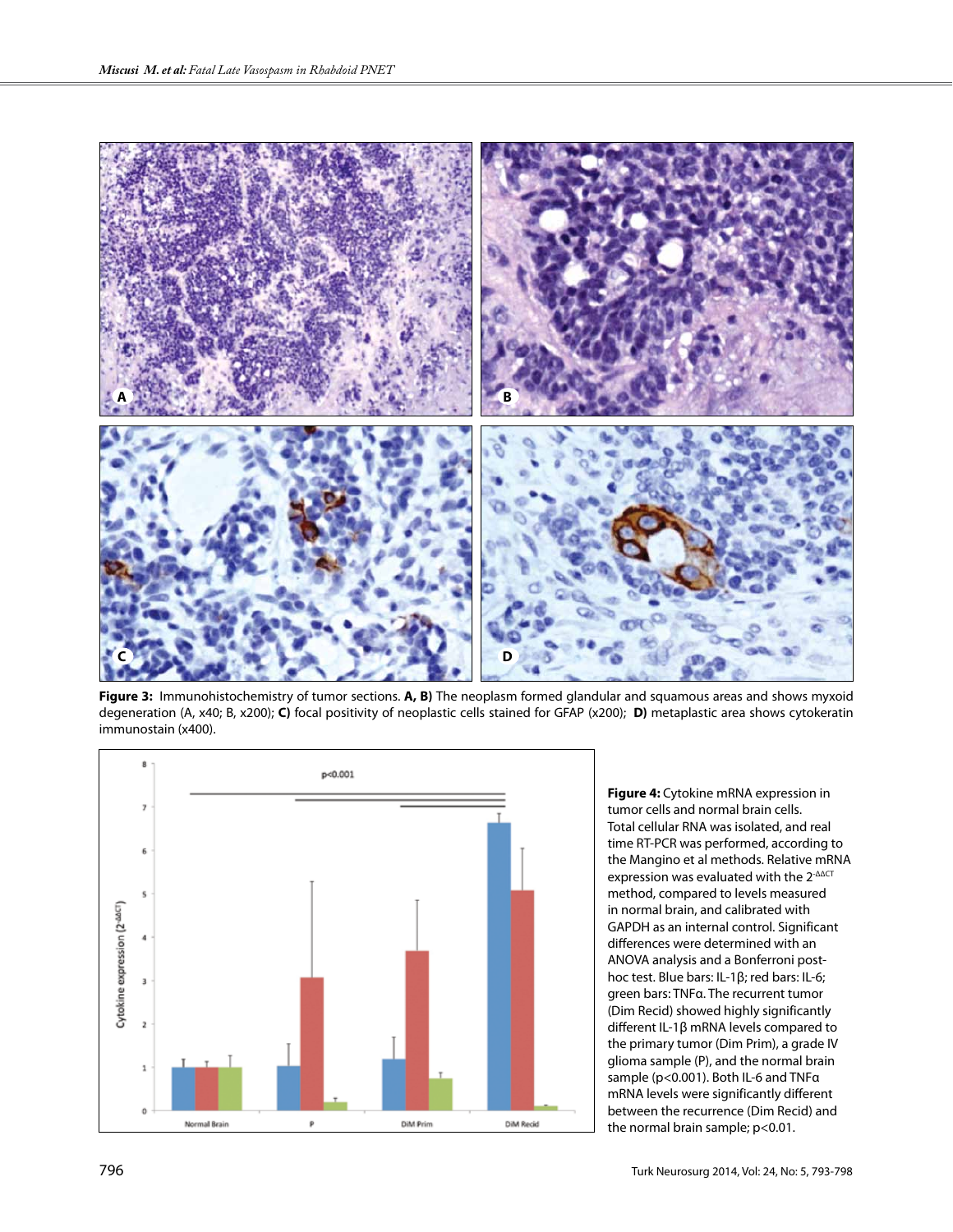### **DISCUSSION**

An atypical vasospasm following a tumor resection was first reported by Krayenbuehl in 1960, who described a vasospasm attributed to postoperative bleeding after resection of a pituitary neoplasm (13).

According to Origitano, vasospasm secondary to a tumor resection has two common denominators: manipulation and dissection of the Willis circle arteries and intraoperative SAH (19). In the first case, the vasospasm would be triggered mechanically by the surgeon, and in the second case, it would result from the vasoactive effect of hemoglobin metabolites, as in the case of an aneurysmal SAH. Indeed, the majority of cases in the literature concern tumors in proximity to the basal cisterns or surgical procedures that have allowed blood to accumulate around the major cerebral vessels in the basal cisterns (2,7,22). In most previously reported cases, neurological deterioration occurred between 5 and 10 days after resection of the tumor. This supported the hypothesis that vasospasm might arise from the same mechanisms postulated to cause an aneurysmal SAH. Moreover, according to this hypothesis, it has been speculated that the amount of intraoperative bleeding and the thickness of cisternal clotting may also be critical variables in case of vasospasm secondary to tumor resection (5).

Vasospasm due to tumor resection is comparatively rare. The occurrence may be explained by specific cofactors that contribute to the onset of this complication. The nature of cofactors might be related to the specific tumor involved, the expressed phenotype, or the level of interaction with the microenvironment of the tumor. However, previous investigations in patients affected by episodes of vasospasm after tumor resection did not result in a clear understanding of the kind of cofactors that might be involved. Some authors have therefore suggested alternative and specific explanations for the pathophysiology of vasospasm associated with tumor resection.

To explain the occurrence of cerebral arterial vasospasm, some authors have implicated hypothalamic dysfunction at the time of surgery, which led to subsequent hyperactivity of the sympathetic nervous system and increased levels of circulating catecholamines (23,24). This hypothesis was favorable in cases of pituitary and suprasellar tumors, although the evidence for hypothalamic dysfunction was detected in only a portion of those cases and only after the development of a vasospasm (5).

Others hypothesized that vasospasm could be caused by the placement of gel foam in the tumor bed at the time of surgery and an imbalance of vascular tone that resulted from the stress of surgery (4,5,17).

Nevertheless, a burgeoning body of evidence has suggested that various constituents of the inflammatory response, including adhesion molecules, cytokines, leukocytes, immunoglobulins, and complement, may be critical in the pathogenesis of cerebral vasospasm (8,17). Vasoactive elements are frequently liberated from the tumor bed, either at the time of surgery, or later, when portions of the tumor have undergone necrosis. The diffusion of these substances into the basal subarachnoid spaces might lead to a vasospasm (3,17).

Interestingly, both *in vitro* and *in vivo* studies have associated cytokines, such as TNFα, IL-6 and IL-1β with vasospasm, SAH, and poor outcome. These cytokines have been reliably detected in the cerebrospinal fluid and microdialysate from patients with SAH, and they were associated with vasospasm (evidenced by transcranial Doppler ultrasound), poor outcome, and ischemic deficits (6,9,10-12,18,20).

The present case is the first reported adult case of a late, bilateral, diffuse vasospasm that occurred after the resection of a recurrent embryonal neoplasm to our knowledge; this vasospasm was associated with m-RNA hyperexpression of three of the most vasoactive cytokines, IL-1β, IL-6, and TNFα.

Our tumor presented high levels of IL-6 and IL-1β mRNA both at first presentation and recurrence but TNFα m-RNA levels were comparable to those found in normal brain. Interestingly, IL-1β m-RNA was seven-fold higher in the recurrent tumor and it could have triggered the fatal vasospasm.

The vasospasm could also be related to the embryonal nature of the tumor. To date, only two cases of embryonal tumors have been described. In the study of Almubaslat and Africk, the authors did not advance any particular hypothesis for the cause (1) In the second study, a diffuse, cerebral vasospasm was described in a child with a posterior fossa PNET. The tumor presented diffuse rhabdoid elements released into the tumor bed and these elements were postulated to cause an autoimmune-type response that led to the vasospasm (15) According to those authors, an antibody response to cellular antigens exposed on rhabdoid elements of the tumor was diverged toward the cerebral vasculature, with damage of the tissue. Thus, they invoked an autoimmune mechanism to explain the vasospasm. However, that hypothesis was not supported by evidence from that study.

Indeed, several cytokines including IL-6 and TNFα can be released by rhabdoid tumors and these cytokines have recently been implicated in autoimmune mechanisms (22). However, the tumor mass described in this study exhibited rhabdoid-like elements that were positive for INI1, which ruled out a rhabdoid nature. We are tempted to speculate that the fascinating hypothesis raised by Lee et al. may not be exclusively associated with rhabdoid tumors, and may be applicable to other atypical tumors; thus, the hyperexpression of vasoactive cytokines may be a general feature of these tumors. However, this question requires further study as only m-RNA expression cannot be exhaustive in sustaining such a hypothesis.

In the present case, the absence of blood in the basal cisterns in the early postoperative period, the timing of the vasospasm appearance, and the unresponsiveness to medical therapy, have led to a search for alternative mechanisms.